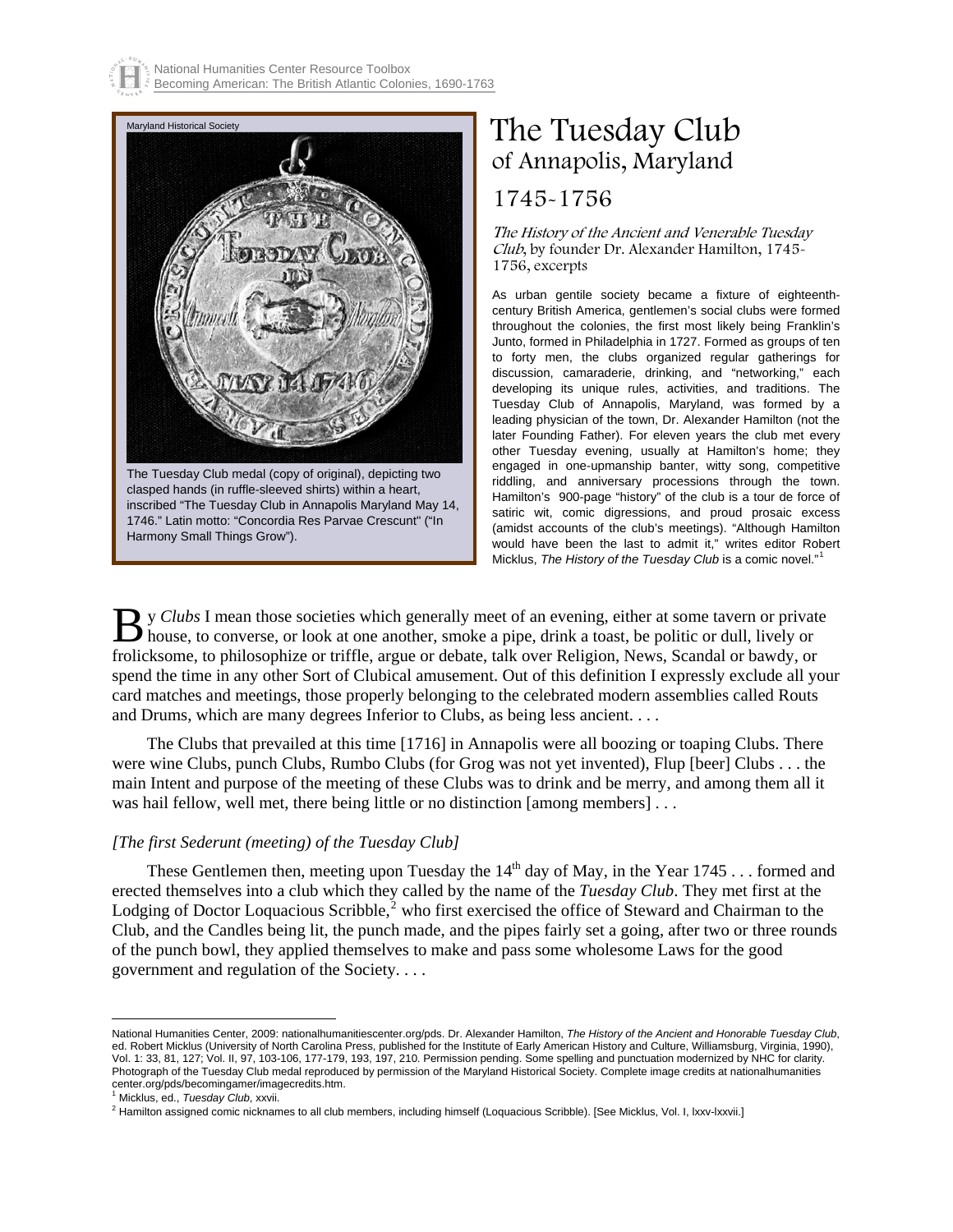- *Law I*. That the meeting of the Club be weekly, at the members' houses, by turns, thro' out the year, upon Tuesday evening.
- *Law II*. The Steward for the time being shall provide a gammon of bacon or any other one dish of dressed vittles and no more.
- *Law III*. No Liquor shall be made, prepared or produced after eleven o clock at night, and every Member shall be at liberty to retire at pleasure.
- *Law IV*. No members shall be admitted without the concurring consent of the whole Club, and after such admission, the member shall serve as Steward next meeting.

 Having passed these laws with great wisdom and Sagacity, they betook themselves again to their punch and pipes, and then, the Gammon, according to Rule, appeared on a Side-board with some plates in a heap, and knives and forks, there not being so much as the formality of a Cloth laid, and every member at pleasure arose from his Seat and helped himself, without taking up time in Saying of Grace, setting Chairs, passing compliments, about taking place at table, or troubling themselves about shifting of dishes, handing of plates, Spoons, cruets mustard pots &c [etc.], and Servants running over one another, which not only wastes much time, but creates more noise than is needful.



 Happy, O happy had it been for this ancient and honorable Club, had they always kept to this golden mean of frugality and temperance, but the mode soon changed and Luxury crept in by degrees, as we shall find in the Sequel.

 This first Sederunt was finished in a gay and Jovial manner by the Singing of several ancient Catches at which Capt: Serious Social [Robert Gordon] was a good hand and sung the following, holding up a large punch bowl, well Replenished, which I think worthy of a place in this history because it became afterwards a Constant Club Catch [song/ditty].

#### *Club Catch sung by Capt: Serious Social*

Merry meet, and merry part, Here's to thee with all my heart. One bowl in hand, and another in store, Enough's enough, and we'll have one more.

Nothing more worth remarking passed at this first Sederunt.

### *[The 2<sup>d</sup> grand anniversary procession, 15 May 1750]*

 Upon the 15th of May, 1750, according to the appointment of the Grand Committee, the members,

regular and honorary, to the number of ten, convened at the Secretary's house at four o'clock p.m., and an hour after Invested themselves with their badge medals and proceeded to Sir John's house, who received them dress'd out in his regimentals with a bold martial air, and Introducing them into the Antichamber, Entertained them with Rich Lemonian punch and Generous wine. At 6 o'clock they dispatched a messenger to his honor, the president, to acquaint him of their coming, and in half an hour after marched out in Solemn procession, being met on the way by Capt. Dio Ramble [Dennis Dulany], an honorary

. . .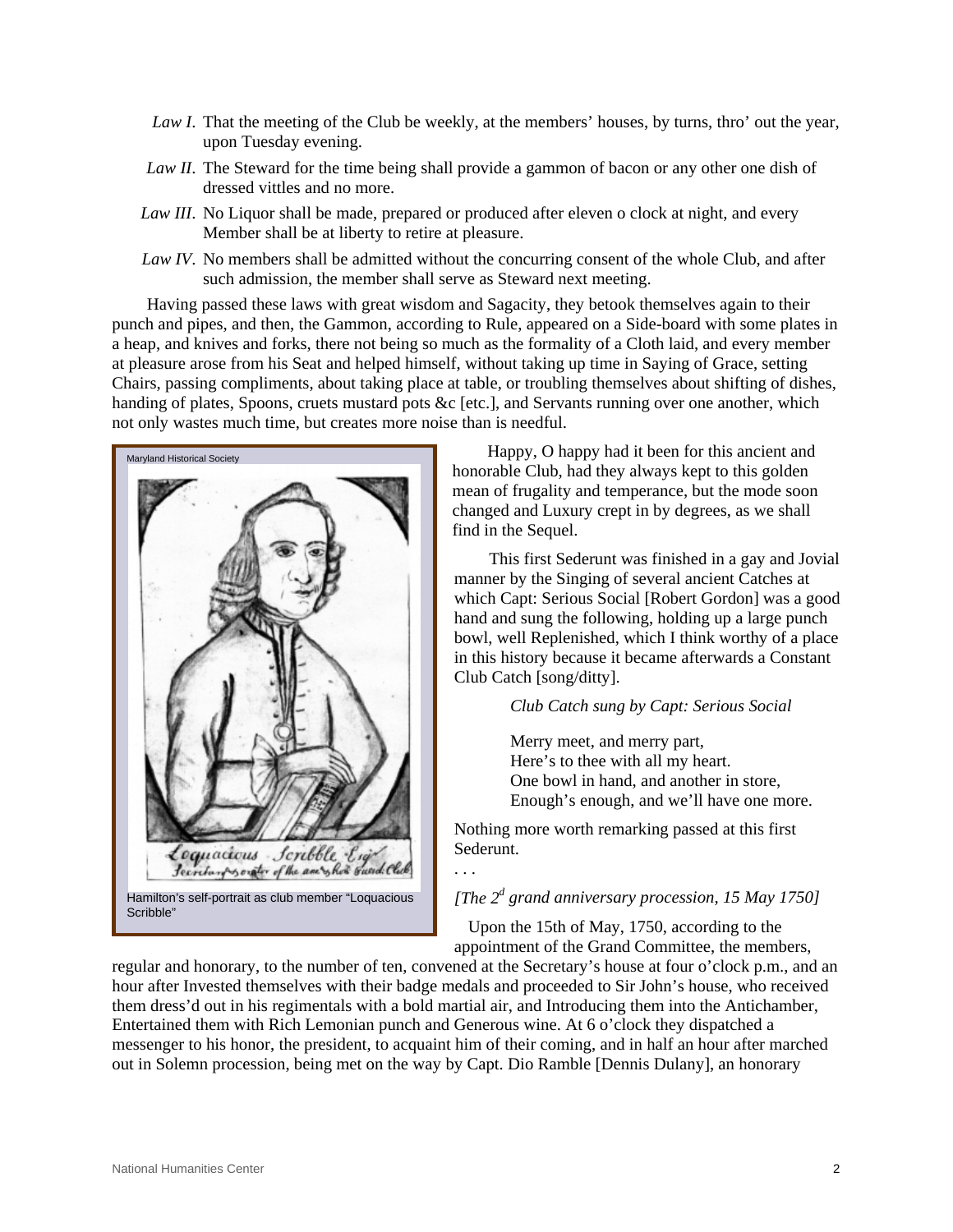member, the order of the procession was, as follows: $3$ 

- 1 Jonathan Grog Esqr,<sup>[4](#page-2-1)</sup> M[aste]r of Ceremonies, *Solus* [Jonas Green]
	- 2 Sir John, Knight, & Philo Dogmaticus Esqr, Canc: [John Bullen & Alexander Malcolm]
	- 3 Slyboots Pleasant & Tunbelly Bowzer Esqrs, L:S:M: [Walter Dulany & Richard Dorsey]
	- 4 Jealous Spyplot Jnr Esqr L:S:M: & Capt: Dio Ramble, H:M: [William Cumming, Jr., & Dennis Dulany]
	- 5 Merry Makefun and Signr: Lardini Esqrs H:M:M: [Robert Morris & Thomas Bacon]
	- 6 Smoothum Sly, Esqr & Dr Polyhystor H:M:M: [John Gordon & Dr. John Hamilton]
	- 7 Solo Neverout, Pro: Mus: & Secretary Scribble L:S:M: [William Thornton & Dr. Alexander Hamilton] & rearmen
- 

As the procession moved on in a Solemn and Stately manner, it was honored with a great number of Spectators of all Ranks from windows, walls, Balconies, and even the Sides of the Streets were lined with Children and other Spectators, nay, the *Patres Conscripti*, or members of the Great provincial Senate, deigned to come forth of the doors of their house and look on this gallant Show; for the Longstanding members made a most Splendid appearance with their double gilt badge medals. . . .

#### *Anniversary Ode, for the Tuesday Club*

Set to music in three parts, and to be sung, and played on several Instrume3nts, on Tuesday the 15<sup>th</sup> of May 1750. Humbly *Inscribed, to the honorable Carlo Nasifer Jole Esqr, president, and the Longstanding members of the said Club by Their Humble Servant, The Poet Laureat.* 

#### *Recitativo*

Thrice hail Serene returning day, Let this glad evening crown the day, Bright Day, outshining far, the rest, Let mirth abound In which the Tuesday Club, in may, And bowls go round First rear'd her gay and Social Crest. To honor Jole,

Illustrious Jole dispenses round Awful, but Just authority, *Grand Chorus* Most graceful fills his lofty place, We ever shall be debonair,

... Our life and Soul, High in the chair with look profound And each Sad thought be Clear'd away.

He with a Sage Important face Whilst Jole shall live to fill our Chair, Promoting mirth and Jollity. No turpid cares our Joy shall Rob, . . . Kind heaven Grant, that long he may Remain in health to bless this day, *Love live, Long live the Tuesday Club. . . .* 

Thus in great pomp and magnificence was this grand anniversary Celebrated, at the house of Mr. President Jole in North East Street where, besides the Show and Splendor of the Entertainment, the Instrumental music that was exhibited on this grand occasion, there was abundance of Eloquence displayed In various Speeches made by the members, both honorary and Regular, which we have neither Space nor leisure here to record. There was also a great deal of vocal music, for, after Mr. Protomusicus had performed, most of the members sung, and the old Catch of Capt[ai]n Serious Social was sung several times over, where is the following distich.

> One bowl in hand, and another in Store, Enough's enough, and we'll have one more.

. . .

 $\overline{a}$ 

<span id="page-2-0"></span><sup>3</sup> *Thomas Bacon*: clergyman and musician. *John Bullen*: Annapolis landowner*. William Cumming, Jr.*: planter & attorney. *Dennis Dulany*: son of a planter-attorney (not son of Walter Dulany). *Walter Dulany*: merchant, landowner, officeholder. *Richard Dorsey*: county magistrate. *John Gordon*: clergyman. *Jonas Green*: poet & public printer of Maryland. *Dr. John Hamilton*: physician. *Alexander Malcolm*: schoolmaster & music theorist. *Robert Morris*: merchant. *William Thornton*: merchant & shopowner. [Member biographies, see Micklus, Vol. I, lxxix-cv.] 4

<span id="page-2-1"></span>Esqr.: Esquire, gentleman.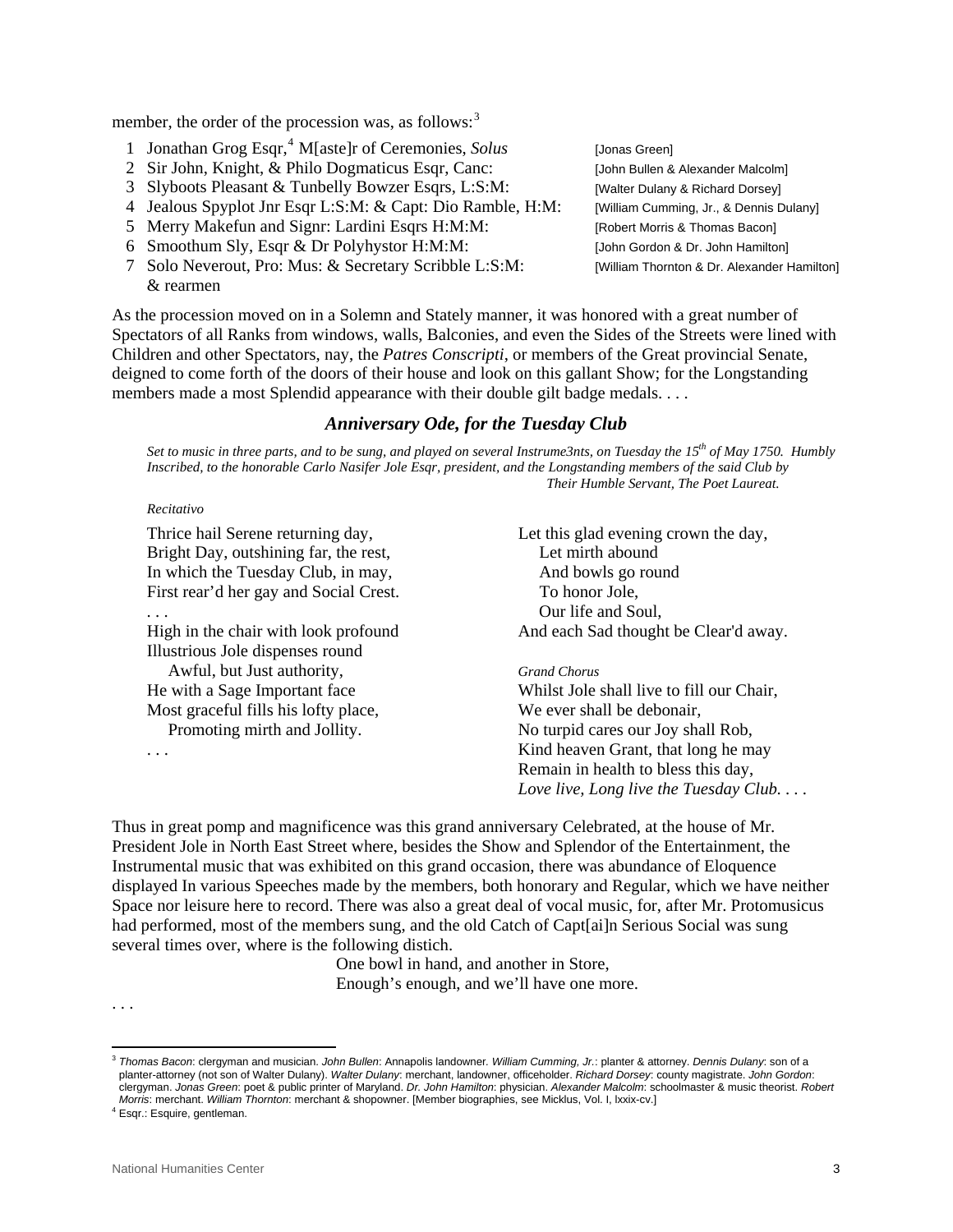#### *[Sederunt 139, 18 September 1750]*

 $\dots$  The Conundrums<sup>[5](#page-3-0)</sup> being called for after Supper, Jonathan Grog Esqr. produced his.  $\dots$ 

Conundrum  $2<sup>d</sup>$ 

Why is matrimony like Polyphemus's eye?

ans: Because it is a great *tye*  $\left\{\begin{array}{c} \text{dec} \\ \text{dec} \end{array}\right\}$  decl[ared]: victor ...

Conundrum 4<sup>th</sup>

Why is a Sevil orange like a pox curing quack?

The Club gave it up, after some time spent in profound Cogitation, and the Secretary gave his answer.

ans: Because we have a *peel*  $\left\{\begin{array}{c} \text{from it.} \dots \\ \text{in } \end{array}\right\}$ 

 It was then moved by Jealous Spyplot Sen[io]r Esqr and seconded by the worshipful Sir John, that the Conundrums should be totally abolished and expelled, as a Species of low wit altogether unworthy of the dignity of the Club, and, upon the vote's passing round, they were unanimously abolished, and banished the Club forever, to the no small Satisfaction of the Master of Ceremonies and the Secretary, whose Invention was already worn thread bare in this (as it was esteemed) low and vulgar exercise.



 Thus Ended the Club Conundrums, which had Continued now for 16 Sederunts, the first that were proposed in Club, being at Sederunt 123, and the last at this present Sederunt, which is Sederunt 139, so that the Club conundrums amounted in all to 64. These pieces of Ingenuity were never an equal acuteness of genius in exercises of wit, those who are more dull and slow of apprehension Generally have a Jealousy of, or rather pique, at such as set up for being wits. Therefore many of the Longstanding members were uneasy at the master of ceremonies and the Secretary's outshining them in this very particular, hence, they not only conceived an aversion to the conundrums, but the framers of them, and these latter gentlemen, perceiving that those trials of Skill procured them the ill will of their fellow members, were very glad to get rid of them, the discord they had occasioned in Club too.<sup>[6](#page-3-1)</sup> *. . .* 

#### *[Sederunt 205, 26 June 1753]*

On Sederunt 205, June  $26<sup>th</sup>$ , 1753, Solo Neverout, Esqr, the attorney general being H:S, The Celebrated Signior Lardini paid a visit to the Club and brought along with him some new musical Compositions Composed in a delicate taste, which were an overture and a Gavotta Burlesque for the Entertainment of his honor, and a

 $\overline{a}$ 

<span id="page-3-0"></span><sup>&</sup>lt;sup>5</sup> Creating punned riddles (conundrums) became a favorite competitive event of the club.

<span id="page-3-1"></span><sup>6</sup> Keep in mind Hamilton's tongue-in-cheek rendering of the club's events throughout the *History*.